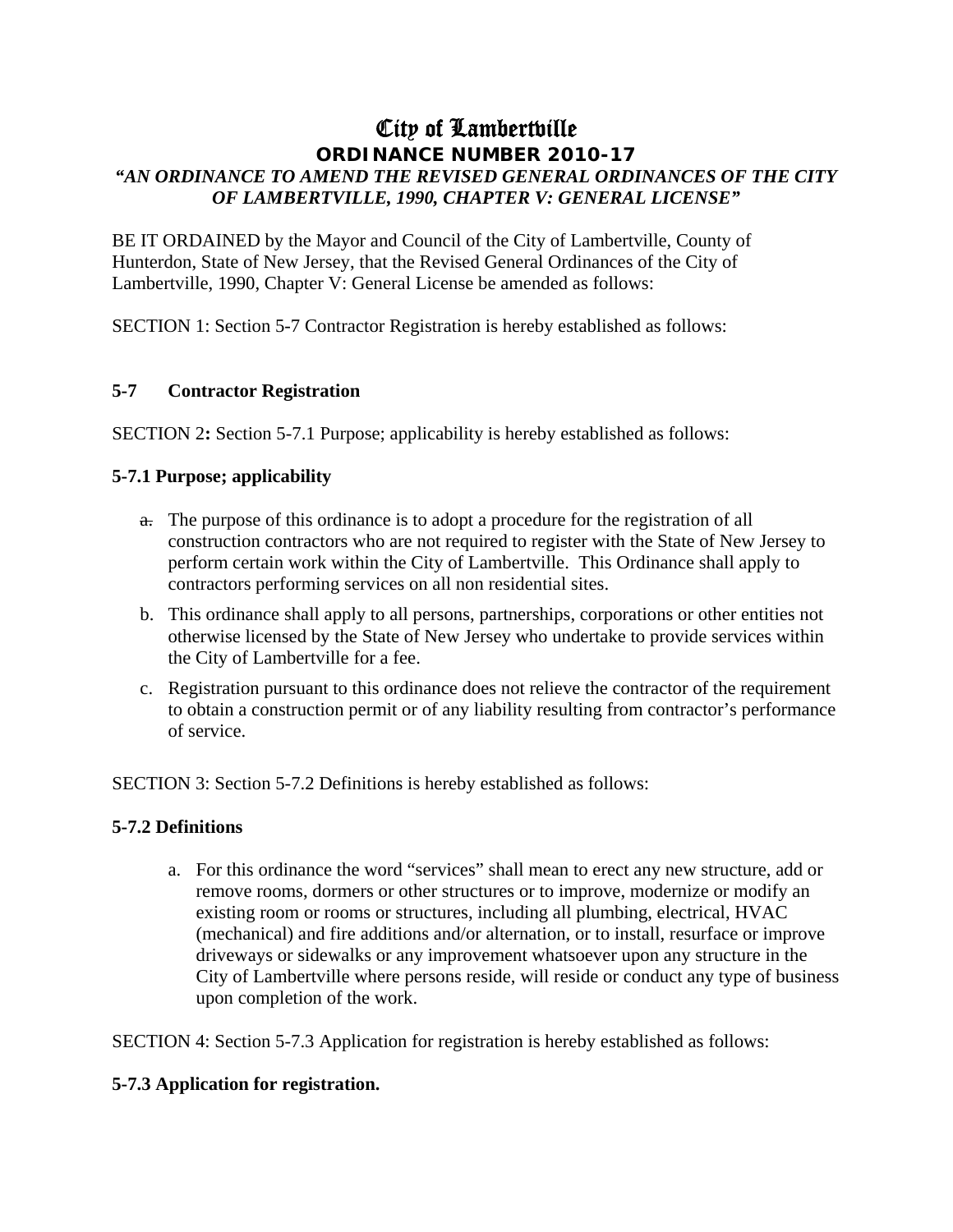Any person, partnership, corporation or other entity to whom this article applies shall, prior to commencing any work or service as herein described in the City of Lambertville, make application to the City Construction Office for registration as a contractor in the City of Lambertville. The failure to make application for such registration prior to commencement of work or services shall constitute a violation of this Ordinance. The form of application is attached and made a part of this Ordinance.

SECTION 5: Section 5-7.4 Term of registration; fee is hereby established as follows:

# **5-7.4 Term of registration; fee.**

- a. All registration numbers issued pursuant to this Ordinance shall expire one year from the date of issuance. Such registration may be renewed annually upon payment of the required fee and submission to the City Construction Office of a current certificate of insurance.
- b. The initial fee to register as a contractor in the City of Lambertville shall be \$200.00. The fee for renewal registrations shall be \$100.00.

SECTION 6: Section 5-7.5 Insurance Requirements is hereby established as follows:

# **5-7.5 Insurance Requirements.**

Each applicant shall be required to submit a certificate of insurance to the City Construction Office evidencing a current policy for workers compensation insurance and public liability insurance with a minimum liability of \$100,000/\$300,000.

SECTION 7: Section 5-7.6 Grounds for denial of initial registration or revocation or denial of existing registration is hereby established as follows:

## **5-7.6 Grounds for denial of initial registration or revocation or denial of existing registration.**

- a. Failure to maintain and keep current an adequate workers compensation insurance policy or certification of no employees requiring workers compensation insurance.
- b. Failure to maintain and keep current a public liability insurance policy;
- c. Failure to comply with the construction standards required by State law or regulations or local ordinances or codes after having been given notice of such noncompliance and failing to alleviate non compliance without just cause;
- d. Any of the following:
	- 1. Failure to comply with the lawful instructions of the Construction Code Official regarding site safety, or building code violations.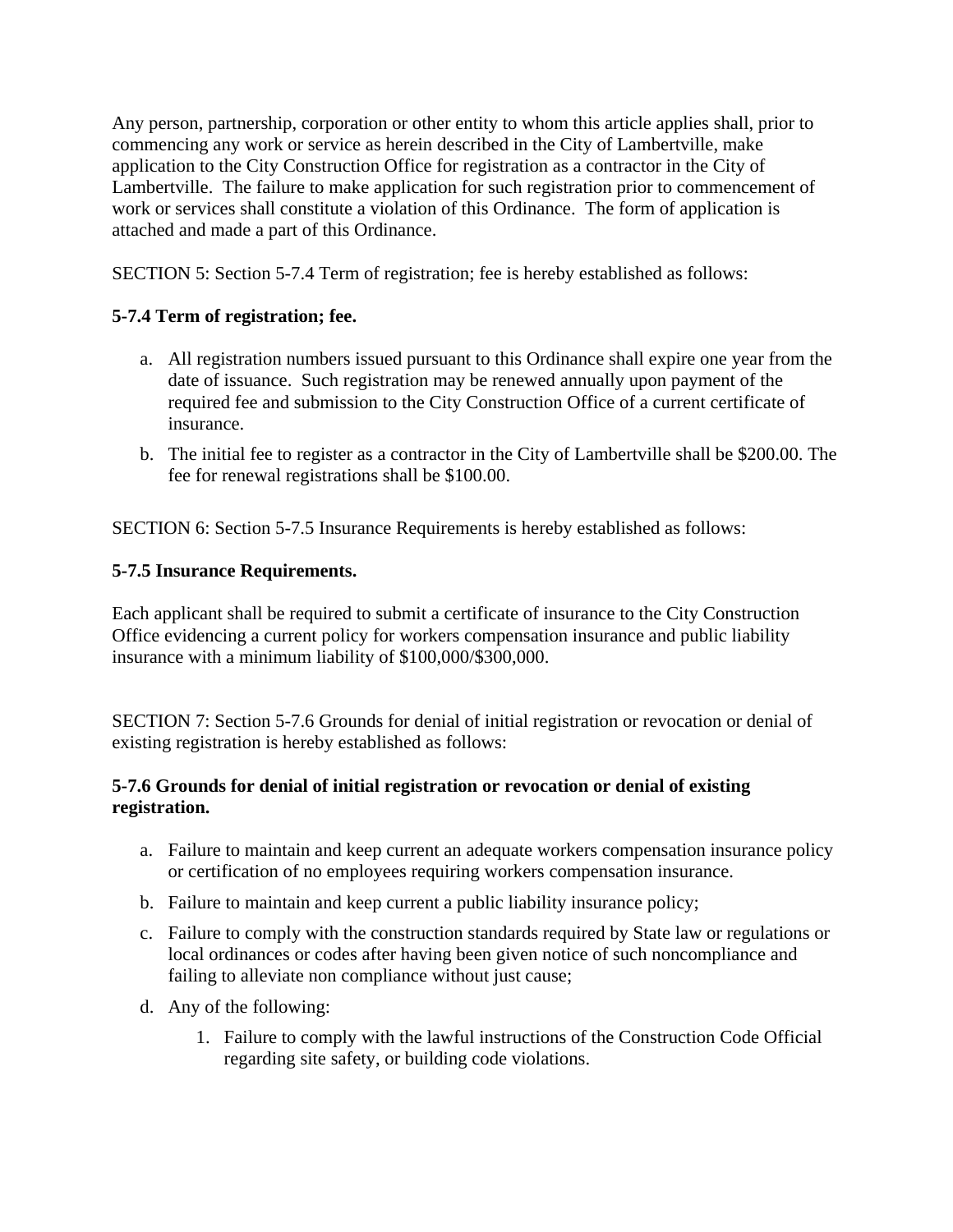- 2. Altering plans submitted in obtaining a construction (building, electrical, plumbing, fire) permit without further receiving the approval of the Construction Official;
- 3. Failure to obtain a construction permit where required;
- 4. One owner/resident complaint against the contractor for unsafe services, unjustified interruption of work, or substandard workmanship which complaint has been personally verified by the Construction Official or his deputy;
- 5. Failure to complete the project according to terms of contract;
- 6. Failure to correct building, zoning or city violations in connection with project;
- 7. Breach of contract by registrant;
- 8. Failure to request and obtain final inspection approvals and Certificate of Approval/Occupancy within the timeframe allowed by the Uniform Construction Code.
- 9. Any registrant that has had his registration revoked three times, in accordance with this Ordinance, the City Clerk or Construction Official may, upon notice to the registrant, request the Mayor and City Council conduct a public hearing to determine whether or not said registrant shall be permanently barred from performing work within the City.
- e. The revocation of prior registration by the City of Lambertville City Clerk or Construction Official or the revocation of any local contractor's license or registration by another municipality in the State of New Jersey for any cause other than failure to pay licensing or registration fees.

SECTION 8: Section 5-7.7 Appeals on denial or revocation is hereby established as follows:

## **5-7.7 Appeals on denial or revocation.**

In the event that the City Clerk denied or revoked a registration to an applicant or has refused to renew such registration upon submission of the required fee, the aggrieved contractor may appeal such denial, in writing to the Mayor and Council of the City of Lambertville. Upon such appeal the following action shall be taken:

- a. Upon receipt of the written appeal, the City Clerk shall set a date for the Mayor and Council to hear such appeal. This date may be adjourned for a period of sixty (60) days at the request of the Mayor and Council or the contractor.
- b. At the time, date and place set for the hearing, the Mayor and Council shall hear testimony from the City Clerk and/or Construction Official as to the grounds for denial and hear testimony from the contractor contesting such denial. At the hearing, the contractor shall be entitled to call witnesses and to be represented by counsel.
- c. At the conclusion of the hearing, a determination shall be made. If denial is deemed to have been inappropriate, the City Clerk shall be directed to issue a registration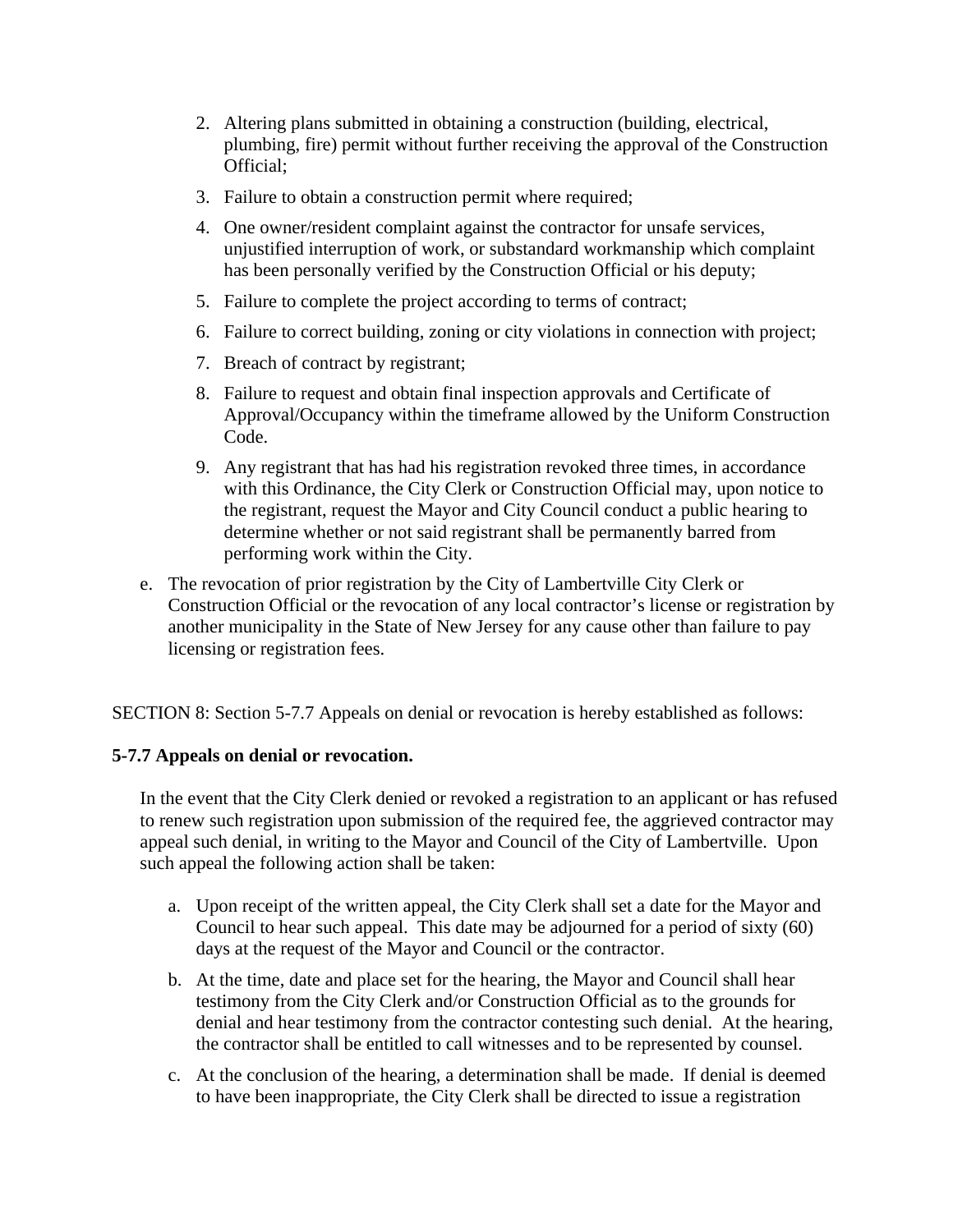number to the contractor. If it is determined that the denial was proper, the Mayor and Council shall have the discretion to take one of the following actions:

- 1. Uphold the denial without further action.
- 2. If circumstances warrant, direct the City Clerk to register the contractor upon conditions imposed by the Mayor and Council and Construction Official which are designed to reasonably ensure compliance by the contractor and this Ordinance.
- 3. If circumstances warrant, direct the Construction Official to register the contractor when the deficiencies have been alleviated by the contractor, to the Construction Official's satisfaction.
- d. Within ten (10) business days from the hearing date, the Construction Official and the contractor shall receive notification, in writing, the determination of the Mayor and Council and any conditions which have been placed upon the approval for the application for registration.

SECTION 8: Section 5-7.8 Duties of the Construction Official is hereby established as follows:

### **5-7.8 Duties of the Construction Official.**

The Construction Official shall have the responsibility to do the following:

- a. Monitor the accuracy and current status of the information contained in the application for contractor's registration.
- b. Keep all registration applications on file so that they are available for inspection and copying by any interested party as public documents.
- c. Notify the owner of the property on which work is being performed by the contractor of the revocation of contractor's registration for failure to keep current its public liability insurance.

SECTION 9: Section 5-7.9 Violations and penalties is hereby established as follows:

#### **5-7.9 Violations and penalties.**

It shall be considered a violation of this Ordinance for any person or firm as described herein to fail to make application for a cont**r**actor's registration or to perform any work as described herein without first having applied for and received a contractor's registration number. Following a conviction of violation of this article by a court of competent jurisdiction, a fine of not less than \$250.00 nor more than \$1,000.00 shall be imposed.